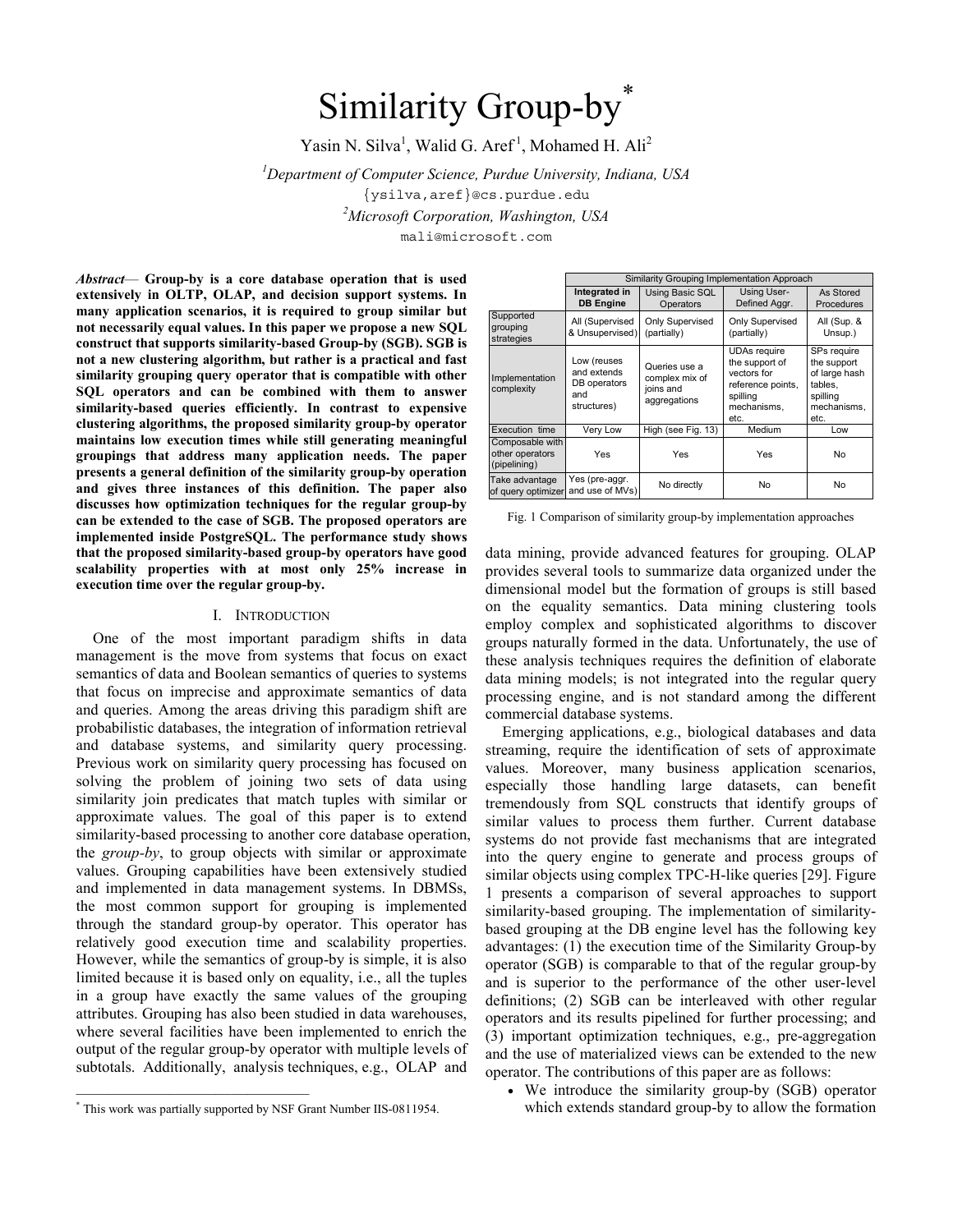of groups based on similarity rather than equality of the data.

- We present a generic definition of the SGB operator and three instances to support: (1) the formation of groups based on fundamental group properties, e.g., group compactness and group size, (2) the formation of groups around points of interest, and (3) the formation of groups delimited by a set of limiting points. The proposed instances support similarity grouping of one or more independent one-dimensional attributes.
- We extend the standard optimization techniques for regular aggregations to the case of SGB. In particular, we introduce the main theorem of Eager and Lazy similarity aggregations, an extension of the corresponding regular aggregation based theorem; and the requirements that a materialized view must satisfy to be used to answer a similarity aggregation query.
- We implement the proposed SGB operators in PostgreSQL and study their performance and scalability properties. We use SGB in modified TPC-H queries to answer interesting business questions and show that the execution time of all implemented SGB's instances is at most only 25% larger than that of the regular group-by.

The rest of this paper proceeds as follows. Section II discusses the related work. Section III presents the general definition of SGB and three instances of this definition. Section IV studies optimization techniques applicable to the new operators. Section V presents implementation guidelines based on a prototype realization of the operators within PostgreSQL. Section VI reports on the performance evaluation of the similarity group-by operators and Section VII presents the conclusions and directions for future research.

## II. RELATED WORK

The work on similarity-based query processing has focused on similarity joins. Similarity joins use special types of join predicates to match tuples that have approximate values. Different types of similarity join have been proposed, e.g., range distance join (retrieves all pairs whose distances are smaller than a pre-defined threshold) [1], [7], [8], k-distance join (retrieves the k most-similar pairs) [2], and knn-join (retrieves, for each tuple in one table, the k nearest-neighbours in the other table) [3], [5], [6]. Some similarity join techniques have been employed as building blocks to implement common clustering algorithms [4]**.** Kriegel et al. extend the work on similarity join to uncertain data [9].

The clustering problem has been studied extensively, e.g., in pattern recognition, machine learning, physiology, biology, statistics, and data mining. In some of these application scenarios, finding the groups with certain similarity properties is the goal of data analysis while in others finding the groups is just the first step for other operations, e.g., for data compression or discovery of hidden patterns or relationships among the data items. Jain et al. present an overview of clustering from a statistical perspective [10]. Berkhin surveys clustering techniques used in data mining [11]. These techniques consider the special data mining computational

requirements due to very large datasets and many attributes of different types. Given that the result of the clustering process depends on the specific clustering algorithm and its parameter settings, it is important to assess the quality of the results. This evaluation process is termed *cluster validity* [12], [13]. Of special interest is the work on clustering of very large datasets. Single scan versions of the well-known clustering algorithms K-means and Cobweb for large datasets is proposed in [14] and [15]. CURE [16] and BIRCH [17] are two alternative clustering algorithms based on sampling and summaries, respectively. They use only one pass over the data and hence reduce notably the execution time of clustering. However, their execution times are still significantly slower than the one of the standard group-by. The main differences of the proposed similarity group-by from these algorithms are: (1) the execution times of the proposed similarity grouping operators are very close to that of the regular group-by; (2) similarity group-by operators are fully integrated with the query engine allowing the direct use of their results in complex query pipelines for further analysis; and (3) the computation of aggregation functions is integrated in the grouping process and considers all the tuples in each group, not a summary or a subset based on sampling. The last feature allows for fast generation of cluster representatives with the exact values of the aggregation functions that can be used immediately by other operators in the query pipeline. Algorithms similar to CURE or BIRCH would require extra steps to evaluate aggregation functions or to make available their results to SQL queries. Several clustering algorithms have been implemented in data mining systems. In general, the use of clustering is via a complex data mining model and the implementation is not integrated with the standard query processing engine. The work in [18] proposes some SQL constructs to make clustering facilities available from SQL in the context of spatial data. Basically, these constructs act as wrappers of conventional clustering algorithms but no further integration with database systems is studied. Li et al. extend the group-by operator to approximately cluster all the tuples in a pre-defined number of clusters [28]. Their framework makes use of conventional clustering algorithms, e.g., K-means; and employs summaries and bitmap indexes to integrate clustering and ranking into database systems. Our study differs from [28] in that (1) we focus on similarity grouping operators independent of the support and tight coupling to ranking; (2) we introduce a framework that does not depend on possibly costly conventional clustering algorithms, but rather allows the specification of the desired grouping using descriptive properties such as group size and compactness; and (3) we consider optimization techniques of the proposed similarity group-by operators. In the context of data reconciliation, Schallehn et al. propose SQL extensions to allow the use of user-defined similarity functions for grouping purposes [25] and similarity grouping predicates [26], [27]. They focus on string similarity and similarity predicates to reconcile records. Although they can be used for this purpose, the proposed similarity group-by operators in this paper are more general and are designed to be part of a DBMS's query engine.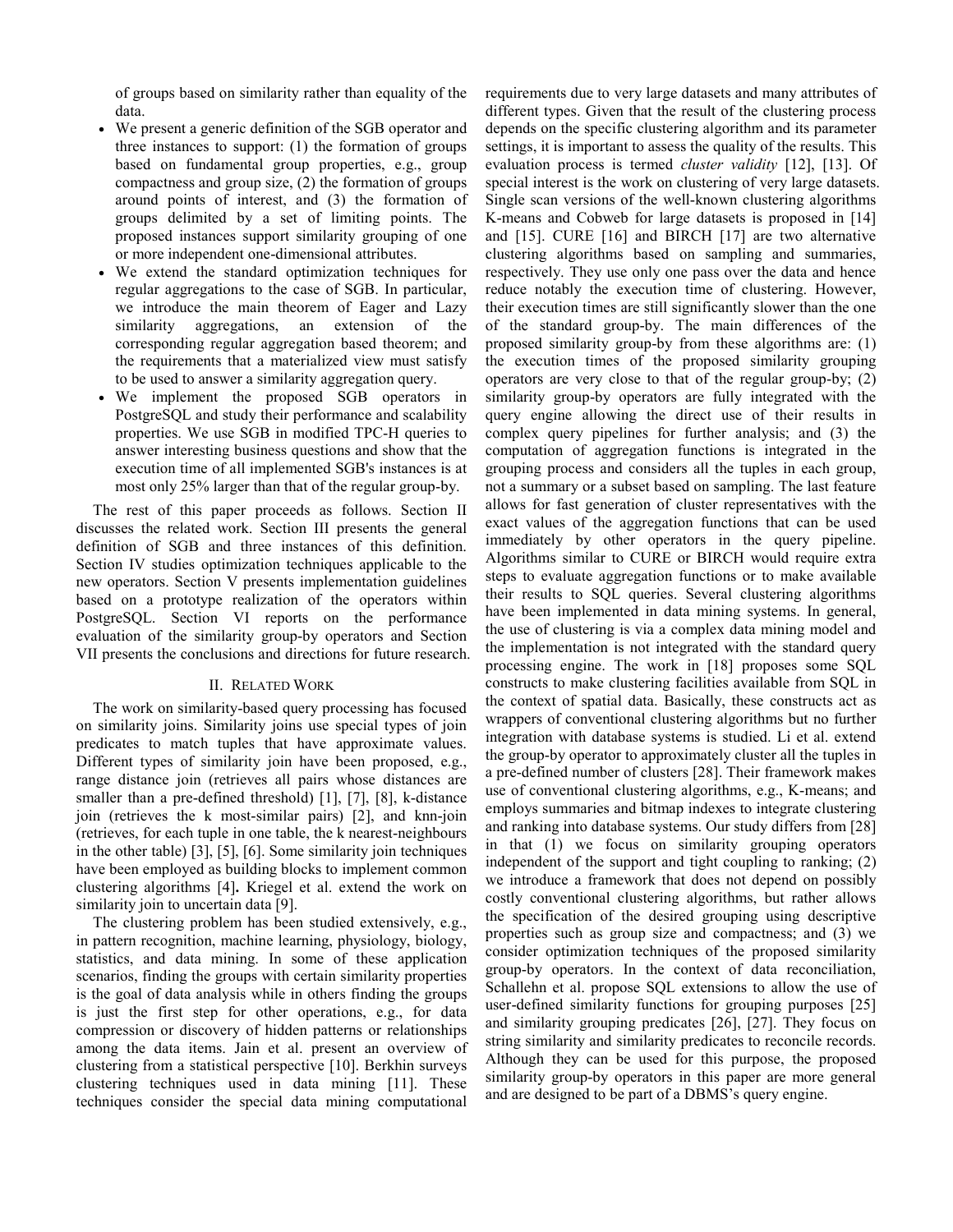The optimization techniques of similarity grouping presented in this paper builds on previous work on optimization of regular aggregation queries. Larson et al. study pull-up and push-down techniques that enable the query optimizer to move aggregation operators up and down the query tree [19], [20]. These techniques allow complete [19] or partial [20] pre-aggregation that can reduce the input size of a join and consequently decrease significantly the execution time of an aggregation query. Galindo-Legaria proposes a general framework for optimization of queries with subqueries and aggregations [21]. Another technique that can provide substantial improvements in query processing is the use of materialized views to answer aggregation queries. This technique is presented in [22] for the case of *sum* and *count* aggregation functions, and is extended in [23] and [24] to arbitrary aggregation functions.

#### III. SIMILARITY GROUP-BY: DEFINITION

This section presents the general definition of the similarity group-by operator along with three instances that enable: (1) grouping tuples based on desired group properties, e.g., size and compactness, (2) grouping around points of interest, and (3) segmenting the tuples based on given limiting values.

#### *A. Generic Definition*

We define the similarity group-by operator as follows:

$$
_{(G_1,S_1),...,(G_n,S_n)}\gamma_{F_1(A_1),...,F_m(A_m)}(R)
$$

where *R* is a relation name,  $G_i$  is an attribute of *R* that is used to generate the groups, i.e., a similarity grouping attribute, *Si* is a segmentation of the domain of  $G_i$  in non-overlapping segments,  $F_i$  is an aggregation function, and  $A_i$  is an attribute of *R*.

The formation of groups has two steps:

- 1. For each tuple *t*, each value  $v_i$  of *t*.  $G_i$  is replaced by the identifier of the segment (member of  $S_i$ ) that contains  $v_i$ . If no segment contains  $v_i$ ,  $t$  is dismissed.
- 2. The resulting tuples are merged to form the similarity groups. Two tuples are in the same group if their new  $G_1, \ldots, G_n$  values are the same.

The aggregation functions  $F_i$  are applied over each group similar to a standard aggregation operation. Figure 2 illustrates an example segmentation  $S_I$  that groups a twodimensional data set into three segments  $S_{I,I}$ ,  $S_{I,2}$ , and  $S_{I,3}$ based on some notion of similarity. Let the dots in the figure represent the tuples of a relation  $R(G_l, A_l)$ , where the value of  $G_l$  is the position of the dot and the value of  $A_l$  is the value next to the dot. The result of:

$$
_{(G_1,S_1)}\gamma_{Sum(A_1)}(R)
$$

is: {(*S1,1, 80*), ( *S1,2, 25*), (*S1,3, 50*)}.

## *B. Instantiating the General Definition*

The general definition of similarity group-by (SGB) allows the use of any kind of segmentation on the grouping attributes. The segmentation could be the result of any clustering algorithm. For example, the previously proposed clustering approaches for large datasets [14], [15], [16], [17] can be



Fig. 2 Example usage of the generic SGB

modeled as instances of this generic definition. The generic definition is useful for reasoning with the new SGB operation and for deriving equivalences that allow the optimization of queries (as in Section IV). Naturally, this generic form of SGB is not to be implemented directly. Below, we present three implementable instances of the generic SGB. The main factors considered in the selection of the proposed instances are: (1) the ability to generate meaningful and useful groups, e.g., around a set of points of interest or groups that satisfy key properties such as group size and group compactness; (2) the viability of a fast implementation, e.g., using a single-pass plane-sweep approach; and (3) the usefulness of the instances in practical scenarios; the specific scenarios considered in this paper are: business decision support systems (Section VI-B.3) and sensor networks (Section III-B). The proposed instances represent middle ground between the regular group-by and standard clustering algorithms. The proposed similarity groupby instances are intended to be much faster than regular clustering algorithms and generate groupings that capture similarities on the data not captured by regular group-by. On the other hand, the quality of the generated groupings is not expected to be always as high as the ones generated by more complex and costly clustering algorithms. The presentation in this section focuses on the case of one or multiple independent grouping attributes (multiple independent dimensions).

*1) Unsupervised Similarity Group-by (SGB-U):* This operator groups a set of tuples in an unsupervised fashion, i.e., with no extra data provided to guide the process. The SGB-U operator uses the following two clauses to control the group size and the group compactness:

- MAXIMUM ELEMENT SEPARATION s: If the distance between two neighbor elements (consecutive elements, for the one-dimensional case) is greater than s, then these elements belong to different groups.
- MAXIMUM\_GROUP\_DIAMETER d: For each formed group, the distance between the extreme elements of a group should be less than or equal to d.

The SQL syntax of the SGB-U operator is:

# SELECT *select\_expr*, ...

FROM *table\_references* WHERE *where\_condition* **GROUP BY** *col\_name*

# **[MAXIMUM\_ELEMENT\_SEPARATION** *s***] [MAXIMUM\_GROUP\_DIAMETER** *d***], ...**

In the case of one-dimensional attributes, the similarity group-by operator forms the groups in the following way:

1. If neither of the clauses MAXIMUM\_ELEMENT\_ SEPARATION, or MAXIMUM\_GROUP\_DIAMETER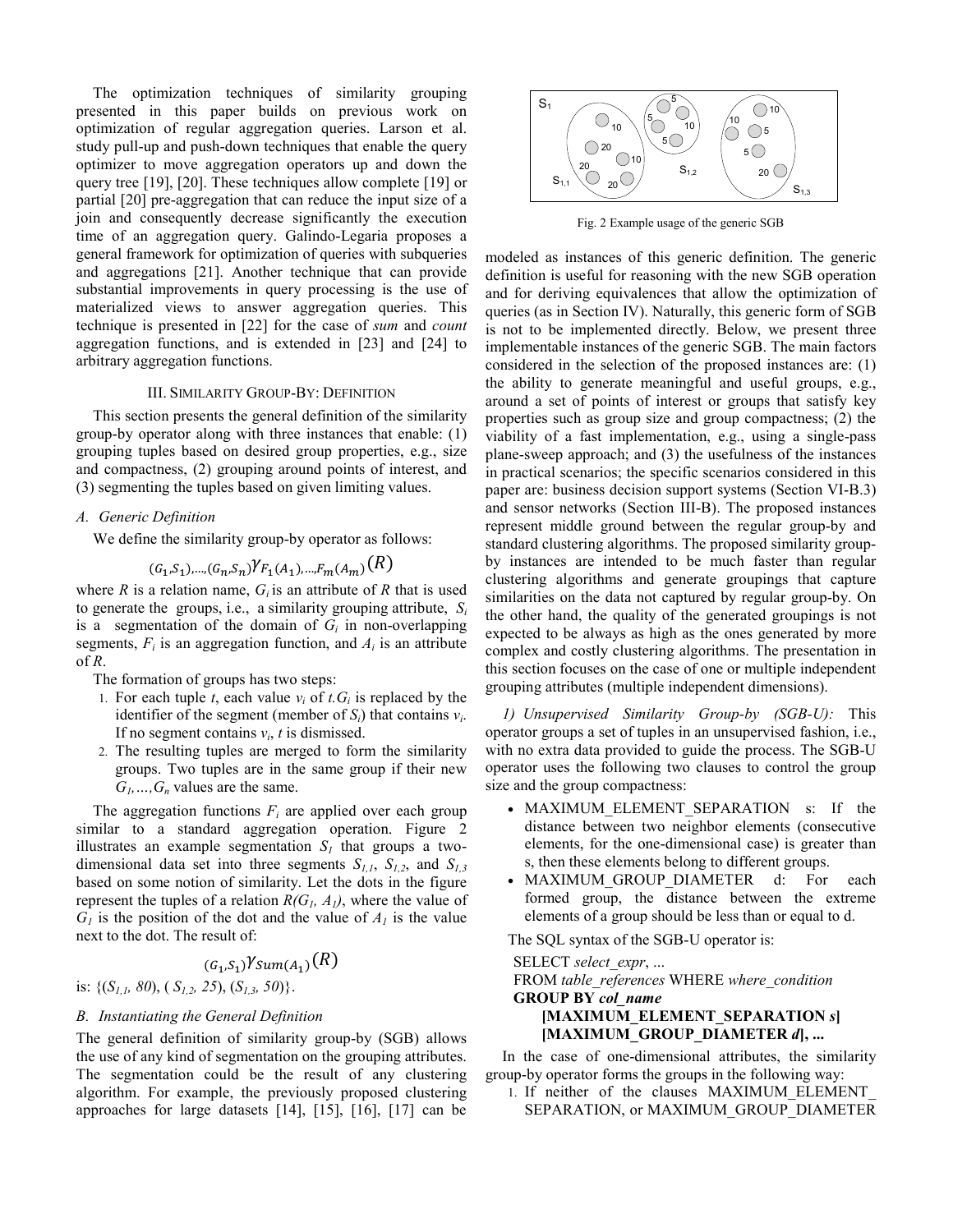is specified, we assume  $d=0$  and  $s=0$ . This case is equivalent to the standard group-by.

- 2. If only one clause is specified, we assume that the value of the other is ∞.
- 3. If MAXIMUM\_ELEMENT\_SEPARATION is specified, the elements are grouped first using this criterion. If only MAXIMUM\_GROUP\_DIAMETER is specified, all the elements form the unique resulting group of this step.
- 4. If MAXIMUM\_GROUP\_DIAMETER is specified, the groups formed in the previous step are further divided until the group diameter. The criterion to divide a group can be: (i) split a group "breaking" the longest link in the group, or (ii) process the elements in ascending order and end current group as soon as the distance from the start of the group to the current element E is greater than d. We use this approach in our examples.

One way to extend the semantics of group diameter and element separation to higher dimensions is as follows. Assume that we build the minimum spanning tree that connects all the elements. Group diameter is the distance between the two most separated elements of a group. Element separation is defined for each pair of elements connected by a link of the tree, and its value is equal to the length of this link. Initially, all the elements connected by the tree form a group. If MAXIMUM\_ELEMENT\_SEPARATION is specified, all the links whose length is greater than *s* are "broken". If MAXIMUM\_GROUP\_DIAMETER is specified, we further divide the resulting connected groups until the group diameter of each group is less than or equal to *d*. To split a group, we "break" the longest link of its spanning tree. The following example groups a set of sensor readings such that in each formed group, the distance between two consecutive values is at most 2 degrees. Similar to the regular group-by, each tuple that belongs to the result of the query represents one group.

SELECT Min(Temperature), Max(Temperature), Count(Temperature), Avg(Temperature) FROM SensorsReadings WHERE Temperature > 0 GROUP BY Temperature MAXIMUM\_ELEMENT\_SEPARATION 2

Figure 3.a gives one possible output of the previous example. The different temperature readings are represented as marks on a line. Figures 3.b and 3.c give the output when using the other two possible combinations of the clauses of this operator. In practice, different combinations can be more suitable for different grouping purposes. As evident from Figure 3, the use of group size and element separation to guide the process of similarity grouping captures important aspects of the natural formation of groups. These key properties are actually the building elements of more sophisticated clustering algorithms (e.g., as in  $[10]$ ).

*2) Supervised Similarity Group Around (SGB-A):* The SGB-A similarity grouping operator groups tuples based on a set of guiding points, named central points, such that groups are formed around the central points and each tuple is assigned to the group of its closest central point. Additionally,



c) GROUP BY Temperature MAXIMUM\_ELEMENT\_SEPARATION 2 MAXIMUM\_GROUP\_DIAMETER 6





Fig. 4 Examples of supervised similarity grouping around two points under various conditions on size and compactness

the SQL syntax of SGB-A provides two clauses that are similar to the ones for the SGB-U operator (Section III-B.1) to restrict the size and compactness of a group. The SQL syntax of the operator is:

SELECT *select\_expr*, ... FROM *table\_references* WHERE *where\_condition* **GROUP BY** *col\_name* **AROUND** *central-points*  **[MAXIMUM\_GROUP\_DIAMETER** *2r***] [MAXIMUM\_ELEMENT\_SEPARATION** *s***], ...** 

The central points can be specified directly using a list of points or, more generally, by another select statement. The latter option is very useful when the location of the central points depends on dynamic data. In the case of onedimensional attributes, SGB-A forms the groups as follows:

1. Each tuple is assigned the group with closest central point.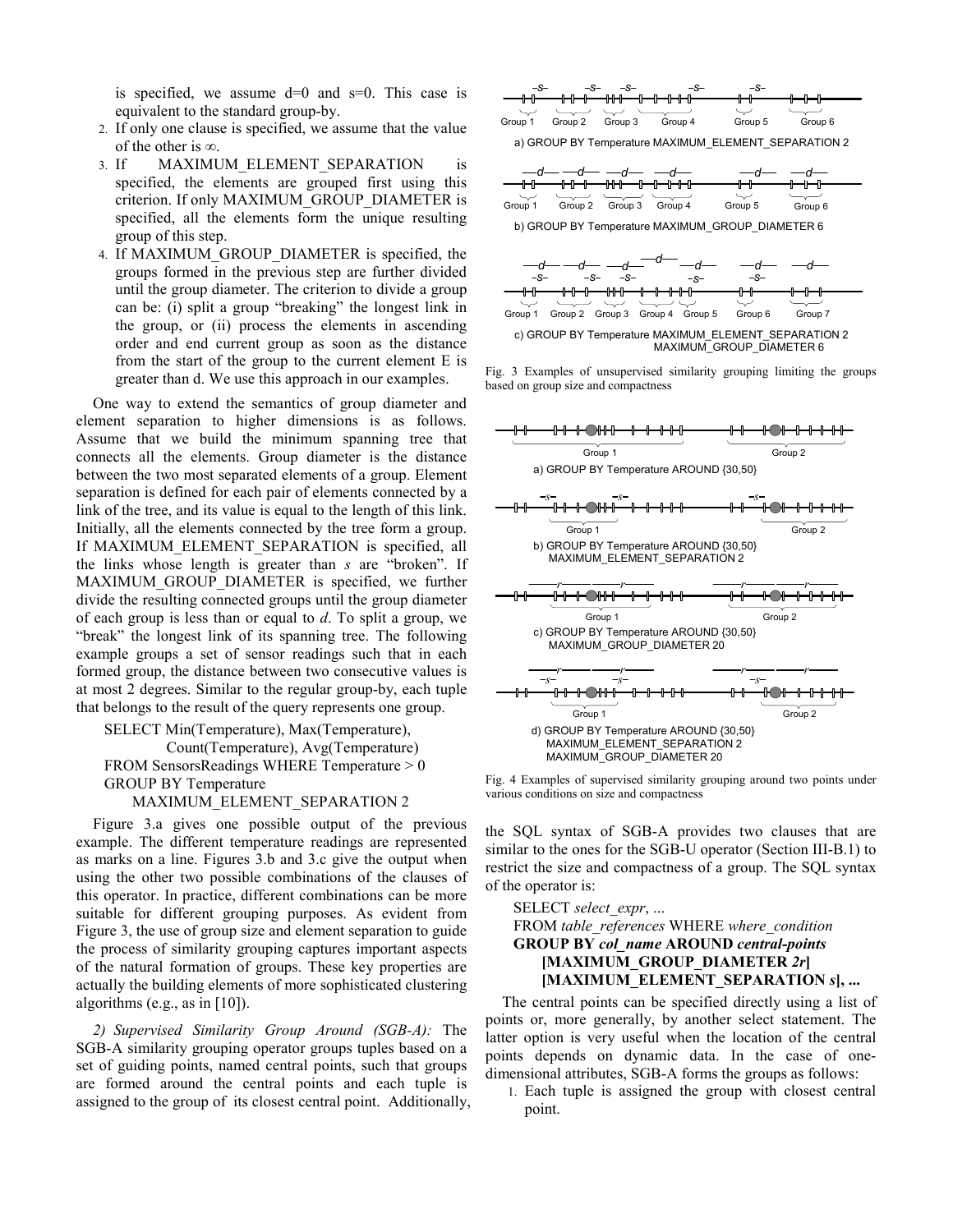- 2. If neither clause (MAXIMUM ELEMENT SEPARATION, MAXIMUM\_GROUP\_DIAMETER) is specified, the groups formed in the previous step are the output of this operator.
- 3. If only one clause is specified, we assume that the value of the other is ∞.
- 4. If MAXIMUM ELEMENT SEPARATION is specified, the extent of each group is restricted such that each pair of consecutive elements of a group is separated at most by *s*. For this step we can consider the central point of each group to be one additional data point. The elements that are not connected to the central point under this compactness restriction are discarded.
- 5. If MAXIMUM\_GROUP\_DIAMETER is specified, the groups formed in the previous steps are further narrowed by removing all the elements whose distance from their central point is greater than *r*.

For multidimensional attributes, the semantics of group diameter and element separation can be extended as follows:

- 1. If MAXIMUM\_GROUP\_DIAMETER is specified, the groups are formed around the central points such that the distance from each point of a group to its central point is less than *r*.
- 2. If MAXIMUM ELEMENT SEPARATION is specified, the groups are further reduced such that it is possible to build a path from each element to its central point in which the length of every link is at most *s*.

Unlike operator SGB-U of Section III-B.1, operator SGB-A generates at most as many groups as central points are provided and all the elements that do not belong to any group are not considered in the output. Alternatively, all the discarded tuples could form a special group, i.e., group of outliers. Continuing with the scenario of applying similarity grouping to data retrieved from sensors, the following example groups the temperature readings around two temperature values of interest (30 and 50 degrees). Furthermore, the groups are restricted to include only readings whose distance from their central point is at most 10.

SELECT Min(Temperature), Avg(Temperature) FROM SensorsReadings WHERE Temperature > 0 GROUP BY Temperature AROUND {30,50} MAXIMUM-GROUP-DIAMETER 20

Figure 4.c gives one possible output of the previous example. The given central points are represented as small circles. Figures 4.a, 4.b, and 4.d give the output when using the other three possible combinations of the clauses of SGB-A. From the figures, we observe that SGB-A can identify the naturally formed groups around certain points of interest.

In the operators defined so far, clauses to describe desired properties of the groups are combined implicitly using the AND operator. Although not shown in the paper, we can combine the conditions using other logic operators.

*3) Supervised SGB using Delimiters (SGB-D):* The SGB-D similarity grouping operator forms groups based on a set of delimiting points that can be provided directly or specified using a select statement.



Fig. 5 Example of supervised similarity grouping based on a dynamic set of delimiting points



Fig. 6 Similarity grouping with two attributes

In the case of one-dimensional attributes, this operator is especially useful when the partition of the line representing all the possible values of an attribute cannot be obtained using a set of central points. Figure 5.a gives an example of this scenario. SGB-D should be used when the natural way to form the required groups is to partition the range of all possible values in predefined or dynamic segments. SGB-D's syntax is:

SELECT *select\_expr*, … FROM *table\_references* WHERE *where\_condition* **GROUP BY** *col\_name* **DELIMITED BY** *limit-points*

The following example groups the temperate readings in groups delimited by the result of a select statement on Table Thresholds.

SELECT Count(Temperature), Avg(Temperature) FROM SensorsReadings WHERE Temperature > 0 GROUP BY Temperature DELIMITED BY (SELECT Value FROM Thresholds)

Figure 5.b gives the output of the previous example. The result of the internal select is represented by vertical dotted line segments.

Extending the semantics of SGB-D to multidimensional attributes can be achieved replacing *limit-points* by a set of geometrical objects, e.g., lines or planes, that partition the multidimensional space containing the elements to be grouped.

An important property of all the presented operators is that multiple executions of the operators on the same data set and same reference points, i.e., central and delimiting points, will generate the same results.

 The generic definition of SGB specifies how similarity groups should be formed when several similarity grouping attributes (*SGA*s) are used. In general, we assume that the segmentation of each *SGA* is generated using a different similarity grouping instance. The main definition assumes that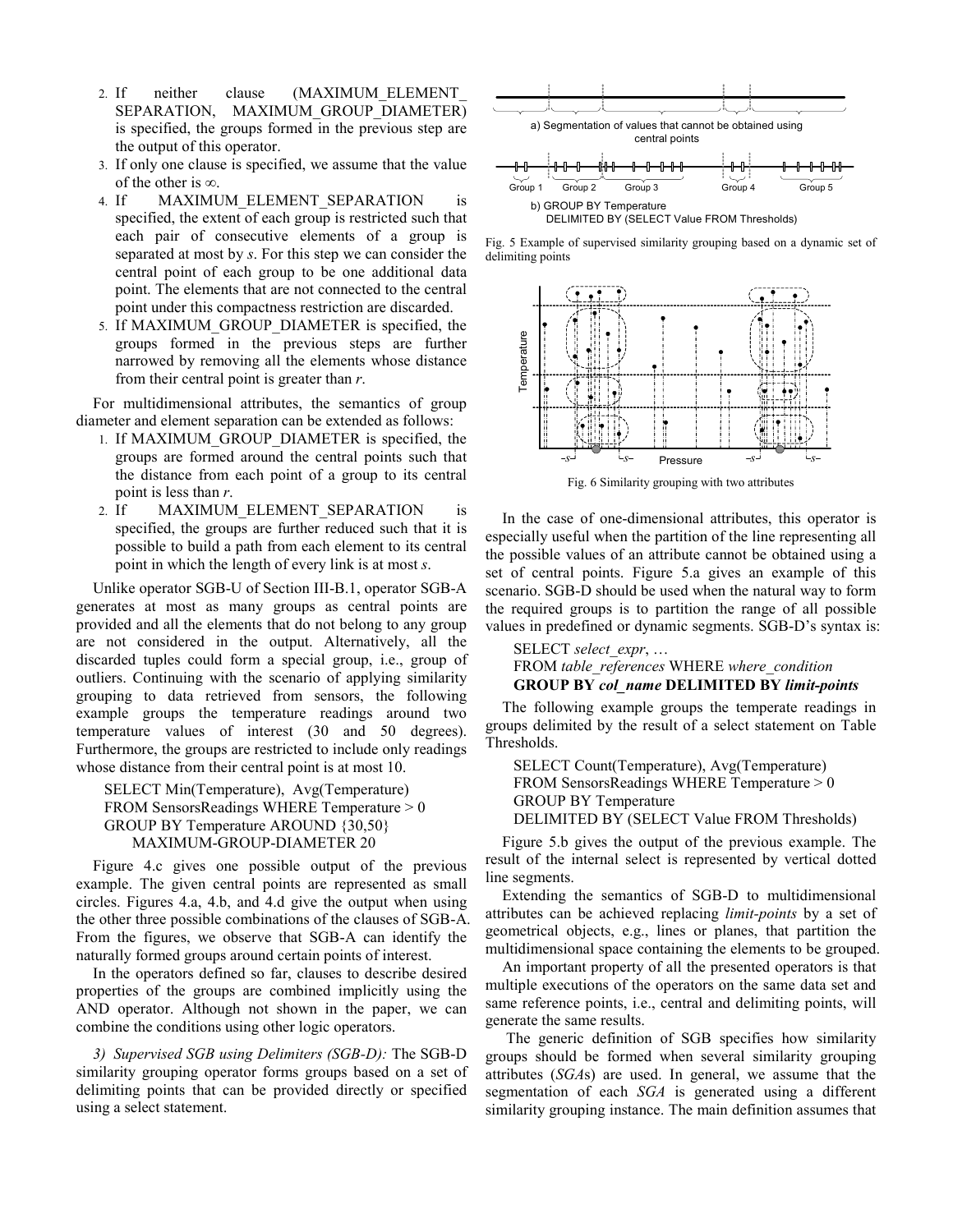the *SGA*s are independent, i.e., the segmentation associated with each *SGA A* depends only on the values of *A* in the data tuples, and the reference points and conditions used with this *SGA*. According to this generic definition, the result of SGB when multiple *SGA*s are used is obtained intersecting the segmentations of all the (independent) *SGA*s. Therefore, the order in which the grouping attributes are specified in a similarity grouping query does not affect its final result. Clustering and segmentation based on correlated attributes is beyond the scope of this paper. From an implementation point of view, all the similarity grouping strategies associated with the different operators presented so far can be integrated into one single similarity group-by operator. This integration facilitates the use of several similarity grouping strategies in the same SQL statement. The following example applies similarity group around (SGB-A) on attribute Pressure and similarity group-by with delimiters (SGB-D) on attribute Temperature. The sets of elements delimited by dashed lines in Figure 6 represent the output of this query.

SELECT Avg(Temperature), Avg(Pressure) FROM SensorsReadings GROUP BY Pressure AROUND {30,50} MAXIMUM\_ELEMENT\_SEPARATION 3, Temperature DELIMITED BY (SELECT Value FROM Thresholds)

#### IV.OPTIMIZING SIMILARITY GROUP-BY

Several approaches have been proposed to improve the performance of regular aggregation queries. This section presents a study of how these approaches can be extended to the case of similarity grouping. An important approach to optimize queries with regular aggregations is the use of pullup and push-down techniques to move the group-by operator up and down the query tree. The main *Eager* and *Lazy* aggregations theorem presented in [19] is a fundamental theorem that enables several pull-up and push-down techniques. Its application allows the pre-aggregation of data, i.e., aggregation before join, and thus potentially reduces the number of tuples to be processed by the join operator. Eager and lazy similarity aggregations are query transformation classes that extend their regular aggregation counterparts. Figure 7 illustrates the transformations of the main theorem for eager and lazy similarity aggregation. The single similarity-based aggregation operator of the Lazy approach is split into two parts in the Eager approach. The first part preevaluates some aggregation functions and calculates the count before the join. The second part uses that intermediate information to calculate the final results after the join. Similar to the case of non-similarity-based aggregations, it is important to consider both the Eager and Lazy versions of a similarity aggregation query because neither approach is the best in all scenarios. Joins with high selectivity tend to benefit the Lazy approach while aggregations that reduce significantly the number of flowing tuples in the pipeline tend to benefit the Eager approach. Section VI-B.3 presents real world scenarios in which each of the approaches performs better.



Fig. 7 The Main Theorem

The algebraic notation used in this section is similar to that in [19]. *g[GA; Seg]R* represents similarity grouping of relation *R* on grouping attributes *GA* using segmentations *Seg*. The domain of the  $n^{th}$  element of  $GA$  is partitioned by the  $n^{th}$ element of *Seg*. This operation can be represented by a query that replaces in *R* each value of a grouping attribute by the representative value of the segment that contains it, and sorts the result by *GA*. Each segmentation is assumed to cover the whole domain of its associated attribute. The extension of the main theorem to the case in which this is not true is straightforward. *F[AA]R* represents the aggregation operation of a previously grouped table *R*. *F* and *AA* are sets of aggregation functions and columns, respectively.  $\times$ ,  $\sigma$ ,  $\pi$ <sub>D</sub>,  $\pi$ <sub>A</sub>, and *UA* represent Cartesian product, selection, projection with and without duplicate elimination, and set union without duplicate elimination operations, respectively.

The presentation of the main theorem uses the following notation.  $R_d$  is a table that always contains aggregation attributes.  $R_u$  is a table that may or may not contain such attributes. Let  $GA_d$  and  $GA_u$  be the grouping columns of  $R_d$ and  $R_u$ , respectively, AA be all the aggregation columns,  $AA_d$ and  $AA_u$  be the subsets of  $AA$  that belong to  $R_d$  and  $R_u$ , respectively,  $C_d$  and  $C_u$  be the conjunctive predicates on columns of  $R_d$  and  $R_u$ , respectively,  $C_0$  be the conjunctive predicates involving columns in both  $R_u$  and  $R_d$ ,  $\alpha(C_0)$  be the columns involved in  $C_0$ ,  $G A_d^+ = G A_d U \alpha(C_0) - R_d$  be the columns that participate in the join and grouping, *F* be the set of all aggregation functions,  $F_d$  and  $F_u$  be the members of  $F$ applied on *AAd* and *AAu*, respectively, *FAA* be the resulting columns of the application of *F* on *AA* in the first grouping operation of the eager strategy, *Seg* be the set of segmentation of the attributes in *GA*, *Segd* and *Segu* be the subsets of *Seg* for the attributes in  $GA_d$  and  $GA_u$ , respectively,  $NGA_d$  be a set of columns in *Rd*, *CNT* be the column with the result of *Count(\*)* in the first aggregation operation of the eager approach,  $FAA_d$ be the set of columns, other than *CNT*, produced in the first aggregation operation of the eager approach, and *Fua* be the duplicated aggregation function of *Fu*, e.g., if *Fu=(SUM,MAX)*, then  $F_{ua} = (SUM, MAX, count) = (SUM*count, MAX)$ . Let  $A \sim$ *B* denote that *A* and *B* belong to the same similarity group, and  $A \nightharpoonup B$  denote the opposite.

**Theorem 1 Eager/Lazy Similarity Aggregation Main Theorem:** The following two expressions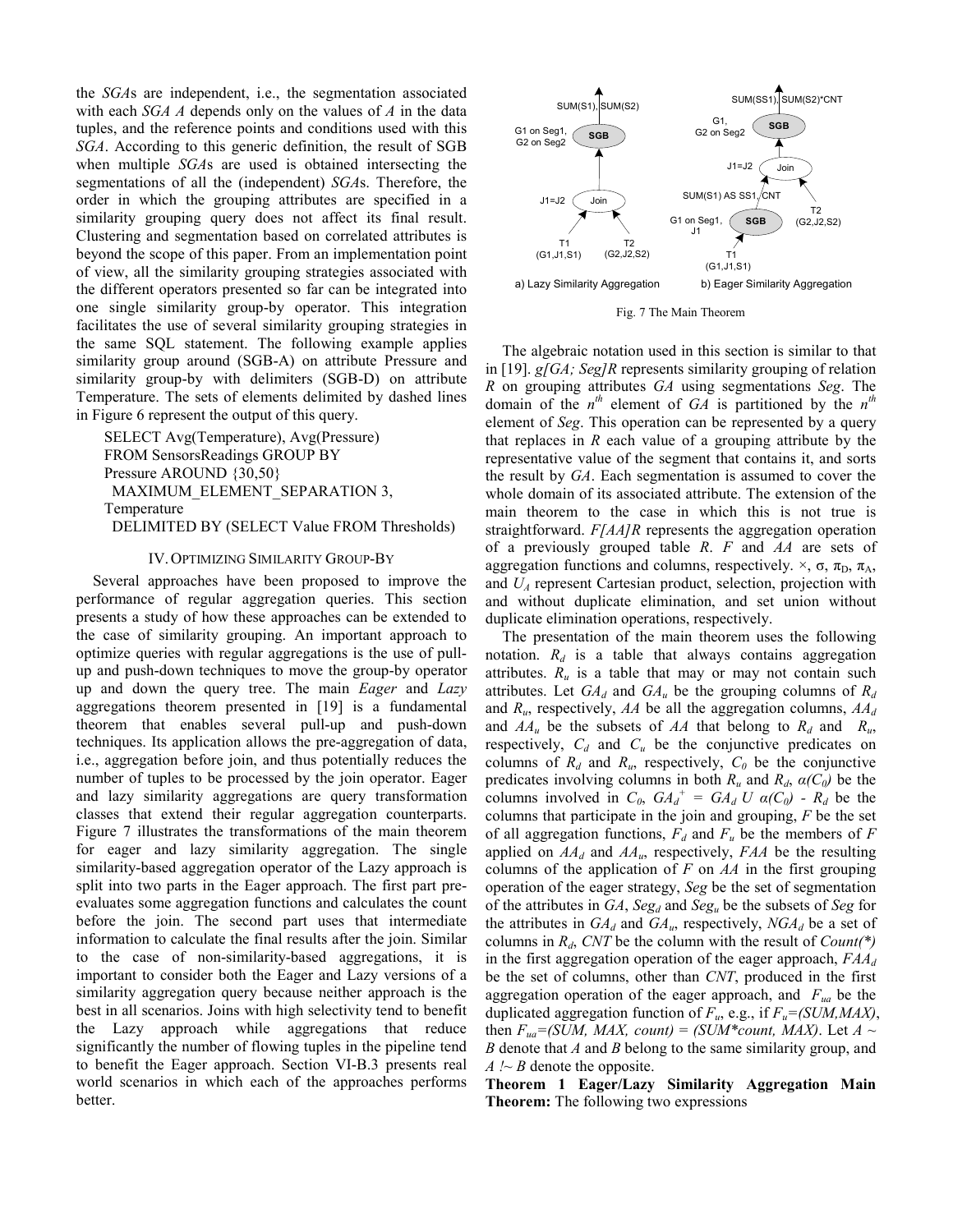$$
E_1: F[AA_d, AA_u] \pi_A[GA_d, GA_u, AA_d, AA_u]
$$
\n
$$
g[GA_d, GA_u; Seg] \sigma[C_d \wedge C_0 \wedge C_u] (R_d \times R_u)
$$
\n
$$
E_2: \pi_D[GA_d, GA_u, FAA] (F_{ua}[AA_u, CNT], F_{d2}[FAA_d])
$$
\n
$$
\pi_A[GA_d, GA_u, AA_u, FAA_d, CNT]
$$
\n
$$
g[GA_d, GA_u; Seg] \sigma[C_0 \wedge C_u]
$$
\n
$$
(((F_{d1}[AA_d], COUNT) \pi_A[NGA_d, GA_d^+, AA_d])
$$
\n
$$
g[NGA_d; Seg] \sigma[C_d] R_d \rangle \times R_u)
$$

are equivalent if **(1)**  $F_d$  can be decomposed into  $F_{d1}$  and  $F_{d2}$ , **(2)**  $F_u$  contains only class *C* or *D* aggregation functions [19], **(3)**  $NGA_d \rightarrow GA_d^+$  holds in  $\sigma$ [ $C_d/R_d$ , and **(4)**  $\alpha$ ( $C_0$ )  $\cap$   $GA_d = \emptyset$ .

Expression  $E_1$  represents the Eager approach while expression  $E_2$  represents the Lazy approach.

#### **Proof sketch:**

Consider a group *G<sub>d</sub>* generated by *g [NGA<sub>d</sub>, Seg<sub>d</sub>]σ*[*C<sub>d</sub>*]*r<sub>d</sub>* for some instance  $r_d$  of  $R_d$ . Due to conditions (3) and (4), all the rows of  $G_d$  have the same values of  $GA_d$  and the joining attributes. Every tuple of  $G_d$  joins with the same set of tuples  $SA_u(G_d)$ . Let  $S_u(G_d)$  be the subset of  $SA_u(G_d)$  that has a unique value of *GAu*. Consider two groups of *g [NGAd, Segd]σ[Cd]rd*:  $R_{d1}$  and  $R_{d2}$ . There are two cases to be considered.

**Case 1**:  $G_{d1}[G A_{d}] \sim G_{d2}[G A_{d}]$  and  $S_u(G_{d1})[G A_{u}] \sim$  $S_u(G_{d2})[GA_u]$ . In  $E_2$ , the results of the join operations represented by the following two expressions are merged into the same similarity group by the second similarity group-by.

- *i.*  $((F_{d1}[AA_d], \text{COUNT})\pi[\text{NGA}_d, \text{ GA}_d^+, \text{AA}_d]\text{G}_{d1}) \times S_u(\text{G}_{d1})$
- *ii.*  $((F_{d1}[AA_d], \text{COUNT})\pi[\text{NGA}_d, \text{ GA}_d^+, \text{ AA}_d]\text{G}_{d2}) \times S_u(\text{G}_{d2})$

In  $E_1$ , each row of  $G_{d1}$  and  $G_{d2}$  joins with  $S_u(G_{d1})$  and  $S_u(G_{d2})$ respectively and all the resulting rows are also merged by the second similarity group-by. Due to  $(1)$ , the aggregation values in the resulting row of the following expressions in  $E_1$  and  $E_2$ respectively are the same.

- *iii. F<sub>d</sub>*[*AA<sub>d</sub>*] $\pi$ <sub>*A*</sub>[*GA<sub>d</sub>, GA<sub>w</sub>AA<sub>d</sub>]*  $((G_{d1} \times S_u(G_{d1})) U_A (G_{d2} \times S_u(G_{d2})))$
- *iv.*  $F_{d2}$ [FAA<sub>d</sub>] $π_A$ [GA<sub>d</sub>, GA<sub>w</sub>FAA<sub>d</sub>]  $((F_{d1}[AA_d]\pi_A[NGA_d, GA_d^+, AA_d]G_{d1}) \times S_u(G_{d1}))$  $U_{A}$  (( $F_{d1}[AA_{d}]\pi_{A}[NGA_{d}, GA_{d}^{+}, AA_{d}]G_{d2}) \times S_{u}(G_{d2})$ )

Due to (2), the aggregation values in the resulting row of the following expressions in  $E_1$  and  $E_2$ , respectively, are the same.

$$
\nu. \quad F_u[AA_u]\pi_A[GA_d, GA_wA_u]
$$
\n
$$
((G_{d1} \times S_u(G_{d1})) \cup_A (G_{d2} \times S_u(G_{d2})))
$$
\n
$$
\nu. \quad F_{ucl}[AA_w\text{CNT}]\pi_A[GA_d, GA_w\text{ }AA_w\text{ }CNT]
$$
\n
$$
(((COUNT\pi_A[NGA_d, GA_d^+]G_{d1}) \times S_u(G_{d1})))
$$
\n
$$
U_A ((COUNT\pi_A[NGA_d, GA_d^+]G_{d2}) \times S_u(G_{d2})))
$$

**Case 2**:  $G_{d1}[GA_{d}]$  !~  $G_{d2}[GA_{d}]$  or  $S_{u}(G_{d1})[GA_{u}]$  !~  $S_u(G_{d2})$ [GA<sub>u</sub>]. In  $E_2$ , the results of the join operations represented by (*i*) and (*ii*) are not merged into the same similarity group by the second similarity group-by. In  $E<sub>1</sub>$ , each row of  $G_{d1}$  and  $G_{d2}$  joins with  $S_u(G_{d1})$  and  $S_u(G_{d2})$ , respectively, but the resulting rows are not merged by the second similarity group-by. Due to (1), the aggregation values in the resulting row of the following expressions in  $E_1$  and  $E_2$ , respectively, are the same.

*vii.* 
$$
F_d[AA_d]\pi_A[GA_d, GA_wAA_d](G_{d1} \times S_u(G_{d1}))
$$

*viii. F<sub>d2</sub>*[*FAA<sub>d</sub>*] $π_A$ [*GA<sub>d</sub>,GA<sub>u</sub>,FAA<sub>d</sub>]*  $((F_{d1}[AA_d]\pi_A[NGA_d, GA_d^+, AA_d]G_{d1}) \times S_u(G_{d1}))$ 

Due to (2), the aggregation values in the resulting row of the following expressions in  $E_1$  and  $E_2$ , respectively, are the same.

\n
$$
\text{ix.} \quad\n F_u[A A_u] \pi_A[G A_d, G A_w A A_u] \, ((G_{d1} \times S_u(G_{d1}))
$$
\n

\n\n $\text{ix.} \quad\n F_{ua}[A A_w \text{CNT}] \pi_A[G A_d, G A_w \, A A_w \text{CNT}]$ \n

\n\n $\text{(COUNT} \pi_A[\text{NG} A_d, G A_d] \, G_{d1}) \times S_u(G_{d1})$ \n

Similar to the case of regular group-by, several other query transformation techniques can be derived from the main theorem. The way the main theorem is extended in the case of similarity grouping follows closely the way the equivalent theorem is extended in the case of group-by [19], [20], [21].

The use of materialized views to answer aggregation queries [22], [23], [24] is another important optimization technique that can yield considerable query processing time improvements and can be extended to the case of similarity grouping. Goldstein et al. propose a view matching algorithm [22] that determines if a query can be answered from existing materialized views with aggregation functions *sum* and *count*. Similarity aggregation queries and views should be treated as a SPJ query followed by a similarity aggregation operation. The requirements that a view must satisfy to be used to answer a SPJG query with similarity-based aggregations are a slight variation of the requirements for queries with regular aggregation. These requirements are:

- 1. The SPJ component of the view contains all rows needed by the SPJ component of the query with the same duplication factor.
- 2. All columns required by compensating predicates are part of the view output.
- 3. The view does not contain aggregations or is less aggregated than the query, i.e., the query output can be computed by further aggregating the view output.
- 4. In case further aggregation is required, all the columns needed are available in the view output.
- 5. All the columns required to compute the query aggregation expressions are part of the view output.

Steps 1, 2, 4, and 5 can be enforced similar to the case of regular aggregation queries. To satisfy Step 3, the algorithm has to consider that a query with regular group-by on attributes *GA*, can be computed from a view with regular group-by on a superset of *GA*; a query with similarity groupby on attributes *GA*, can be computed from a view with regular group-by on a superset of *GA*; and a query with similarity group-by on attributes *GA*, can be computed from a view with similarity group-by on a superset of *GA*. For instance, a view grouped on attributes *A* on *Seg1*, *B* on *Seg2*, *C, D* can be used to compute the results of queries grouped on (1) *A* on *Seg1*; (2) *A* on *Seg1, C*; (3) *C, D*; or (4) *C* on *Seg3*.

## V. IMPLEMENTING SIMILARITY GROUP-BY

This section presents the guidelines to implement the similarity grouping operators introduced in Section III inside the query engine of standard RDBMSs. Although the presentation is intended to be applicable to any RDBMS,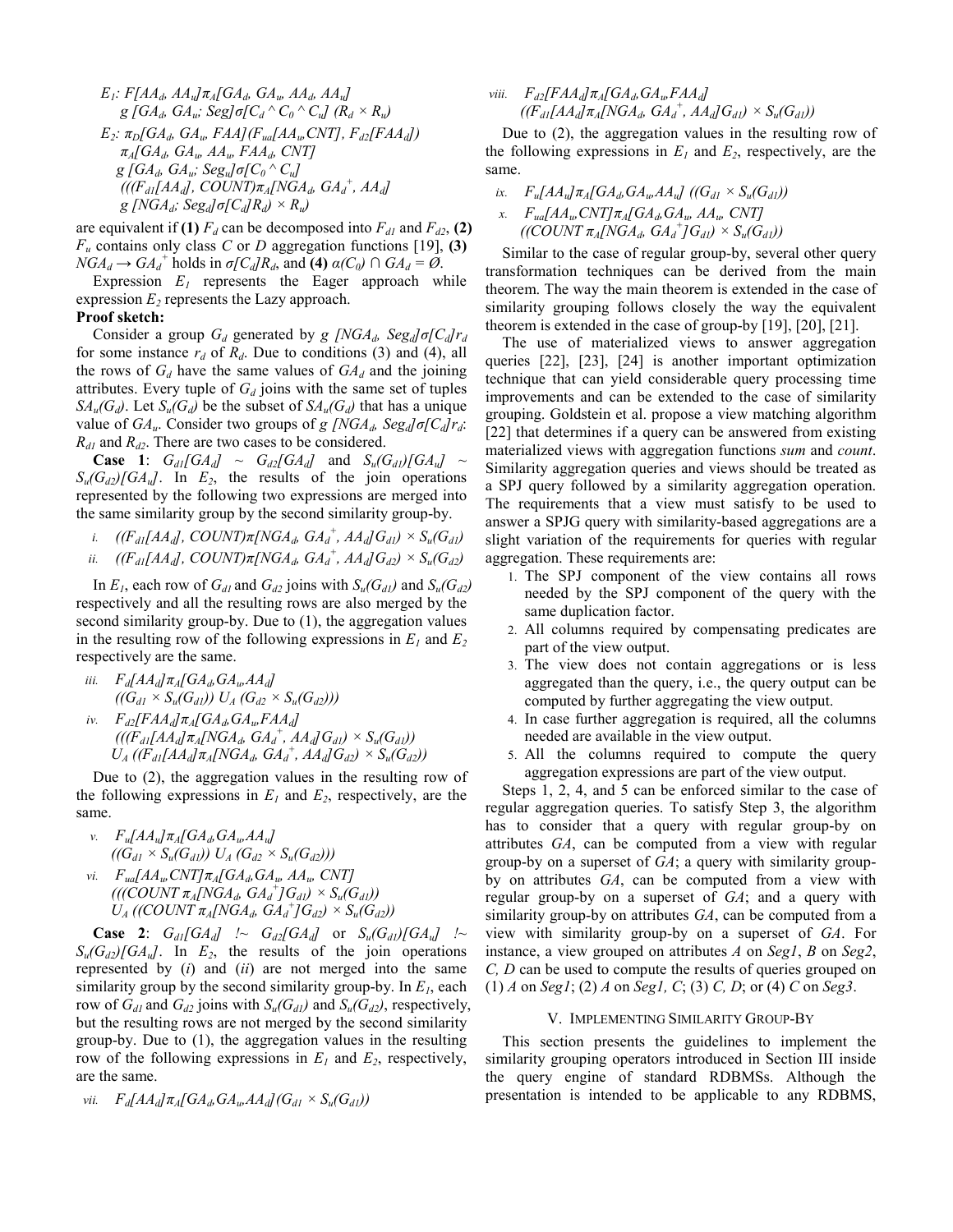some specific details refer to our implementation in PostgreSQL. The SGB operators can be implemented as different database operators or they can be combined with the regular group-by operator given that there are no conflicts in their syntax. We use the latter approach as it reduces the required changes in the query engine and facilitates the integration of SGB with other query processing mechanisms, e.g., generation of query trees, optimization tasks, etc.

To add support for similarity grouping in the parser, the raw-parsing grammar rules, e.g., the *yacc* rules in the case of PostgreSQL, are extended to recognize the syntax of the different new grouping approaches. This stage also identifies the grouping strategy, i.e., *regular*, *similarityAround*, *similarityDelimitedBy*, or *similarityUnsupervized*, being used with each grouping attribute. The parse-tree and query-tree data structures are extended to include the information related to similarity grouping as shown in Figure 8. The routines in charge of transforming the parse tree into the query tree are updated to process the new fields of the parse tree. The transformation of the parse tree section that represents the query of the reference points can be easily performed calling recursively the same function that is used to parse regular select statements, e.g., *do\_parse\_analyze* in PostgreSQL.

## *A. The Optimizer*

Traditionally, the aggregation nodes of execution plans have only one input plan tree, i.e., a data input plan tree, which represents the query that generates the data to be grouped. To support supervised similarity grouping, the aggregation nodes make use of a second input plan tree to receive the reference points data. Given that in many query engine implementations all the plan tree nodes inherit from a generic plan node that supports two input plan trees; aggregation nodes can make use of a second input plan tree without major changes to the plan tree's data structures. Figure 9.a presents the structure of the plan trees when one *SGA* is used. A sort node that orders by the grouping attribute is added on top of the data input plan tree, and in the case of supervised grouping, another sort node is added on top of the reference-points input plan tree. This order is assumed by the routines that form the similarity groups. When multiple *SGA*s are used, they are processed one at the time. Figure 9.b gives the structure of the plan trees generated when two *SGA*s *a1* and *a2* are used. The bottom aggregation node applies similarity grouping on *a1* and regular aggregation on *a2*. The result of this node is further aggregated by the top aggregation node that applies similarity grouping on *a2* and regular aggregation on *a1*. This approach can be extended directly to support any number of attributes. A similarity-based group can combine tuples that have different values of the grouping attribute. Thus, the value of a grouping attribute *A* in an output tuple *T* is a representative of the values of this attribute in the tuples that form *T*. In our implementation, the central point of a group is selected as the representative value when group-byaround is used, the smaller delimiting point when group-bydelimited-by is used, and the average of the minimum and maximum values of *A* in the tuples that form *T* when unsupervised group-by is used. Each aggregation node is able



b) Modified data structures of the query tree

Fig. 8 Modifications in the main query processing data structures (PostgreSQL)



Fig. 9 Path/Plan trees for similarity grouping

to process one *SGA* and any number of regular grouping attributes. The group formation routines are presented in Section V-B. Some additional modifications have to be implemented to ensure the correct calculation of the aggregation functions when the aggregation operation is divided into several aggregation nodes. For aggregation functions *F* for which *F(SetA U SetB)* cannot be computed from *F(SetA)* and *F(SetB)*, e.g., *Avg*, the bottom aggregation nodes calculate intermediate information, e.g., *Sum* and *Count*, instead of directly computing the values of the aggregation function *F*. The top aggregation node processes the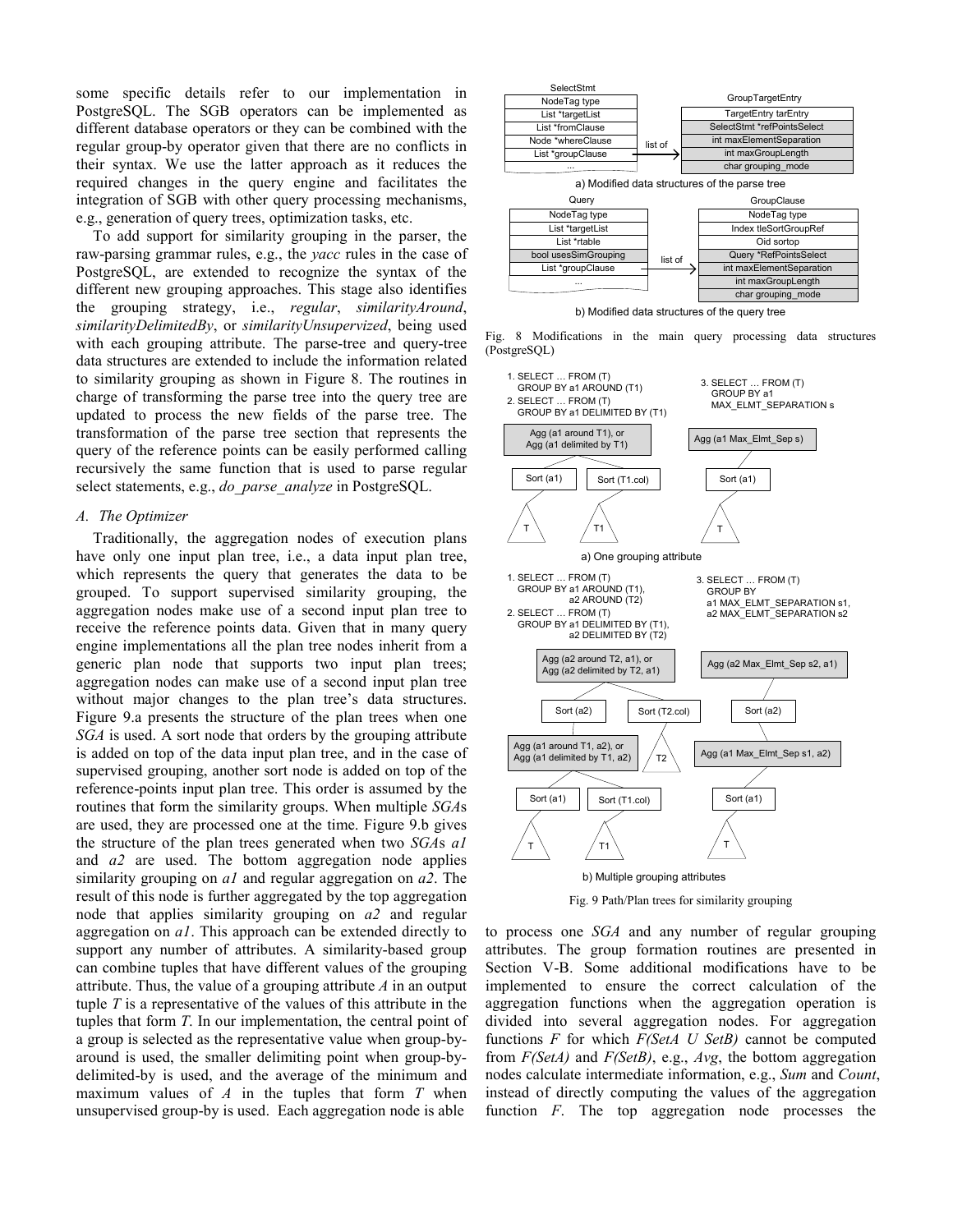intermediate information and computes the correct final results. For the aggregation function *Count* for which *Count*(*SetA U SetB*) is not equal to *Count*(*Count*(*SetA*),*Count*(*SetB*)) but equivalent to *Sum*(*Count*(*SetA*),*Count*(*SetB*)), the bottom aggregation node uses the function *Count* while the upper nodes aggregate the intermediate result using *Sum*. Another important change in the optimizer is in the way the number of groups generated by a similarity aggregation operation is estimated. This key estimation is used to compare different query execution paths and is commonly based on the number of groups each grouping attribute would generate if used alone (NA). In regular grouping, NA is the number of different values of a grouping attribute and appropriate statistics are maintained to estimate it. In the case of supervised similarity grouping, NA should be estimated as the number of tuples of the reference points query. In the case of unsupervised similarity grouping, NA can be estimated as the number of different values of the grouping attribute divided by a constant. The estimated number of groups (ENG) can be used to reduce the cost of queries with several similarity aggregation attributes. Given that the order of processing these attributes does not change the final result, they can be arranged to reduce the number of tuples that flow to upper nodes.

# *B. The Executor*

When several *SGA*s are used, the constructed query plan uses several aggregation nodes where the result of each aggregation node is pipelined to the next one. The hash-based executor routines that form the groups in each aggregation node are expected to be able to handle one *SGA* and zero or more regular grouping attributes. The tuples received from the input plans of the data and reference points have been previously sorted by sort nodes added in the plan construction stage as explained in Section V-A. The executor routines process the input tuples sequentially and form the similarity groups following a plane sweep approach. A vertical line is swept across the sorted data tuples from left to right. At any time, a set of current groups is maintained and each time the line reaches a tuple the system evaluates whether this tuple belongs to the current groups, does not belong to any group, or starts a new set of groups. The main execution routine is modified to call appropriate subroutines that handle the different grouping strategies. In the regular implementation of PostgreSQL, this routine calls the subroutines agg\_fill\_hash\_table and agg\_retrieve\_hash\_table. The first routine forms the groups using a hash table, and the second retrieves the resulting tuples, one tuple at the time. In the case of similarity grouping, the main routine calls extensions of these two routines that form and retrieve the similarity groups. The rest of this section describes the extensions of these subroutines for the case of group-by-around.

To simplify the presentation we do not distinguish between a tuple and its value, this should be clear from the context. If the value is being used, it corresponds to the value of the SGA of this node, or the attribute representing the central points. In agg\_fill\_hash\_table\_around, both, the tuples to be grouped and the central points are processed sequentially. At any point,

the routine maintains the current and next central points and it processes the data tuples to form the group(s) around the current central point. The sequence of values of the grouping attribute that satisfies the conditions MAXIMUM\_GROUP\_ DIAMETER and MAXIMUM\_ELEMENT\_SEPARATION is called a chain. When the distance of at least one of the values of the chain to the central point is smaller than MAXIMUM ELEMENT SEPARATION we say that the chain is *connected*. Tuples that belong to a chain are considered candidates to form similarity groups. The hash table entries corresponding to these potential groups are marked "active". If the routine finds that the current chain is connected then it changes the status of the entries to "final". If there is no element that connects the chain to the central element, the entries are marked "inactive". Tuples that do not belong to any group under the current SGA are also assigned to hash table entries. These entries are marked as "outlier". Outlier entries are maintained to allow the correct group formation in subsequent similarity grouping nodes when several SGAs are used. This ensures that the final result of a similarity group-by query is not affected by the order in which its SGAs are processed. Outlier entries are not considered to calculate the results of aggregation functions since the final groups are composed only by tuples that belong to some group under each SGA. Additionally, the tuple structure is extended with a status field that is used to determine if a tuple is an outlier or not. For each data tuple T, the routine performs a test to check if the distance from T to the current central point C is smaller than the value of the parameter MAXIMUM GROUP DIAMETER/2 (i.e., the radius) and that T is closer to the current central point than to the next one. If the test fails and T is located to the left of C, T is an outlier. Consequently, the value of the SGA of this tuple is replaced by a constant and this modified tuple is inserted in the hash table marking the associated entry as "outlier". If the test fails and T is located to the right of C, the routine finishes processing the current groups, starts the formation of the groups around the next central point, and processes T with the new central point. If the test succeeds and T has not been marked "outlier" previously, T is processed with the current central point. All the possible arrangements of the previous and current data tuples and current and next central points are considered and appropriate actions taken in each case. For instance, if (i) the distance between the previous and current tuples is greater than MAXIMUM\_ELEMENT\_ SEPARATION, (ii) the current tuple is connected to the current central point, and (iii) the current chain (without considering the current tuple) is not connected; the current groups are dismissed, i.e., marked "inactive", a new chain is started having the current tuple T as its first element, and if T is not an outlier, the aggregation calculations of the associated group are updated with the values of T. The process of advancing a tuple, i.e., updating the aggregation calculations of the associated group with the values of the tuple, uses a similarity version of the tuple replacing the grouping attribute value with the value of the current central point. The agg\_retrieve\_hash\_table\_around routine is a variation of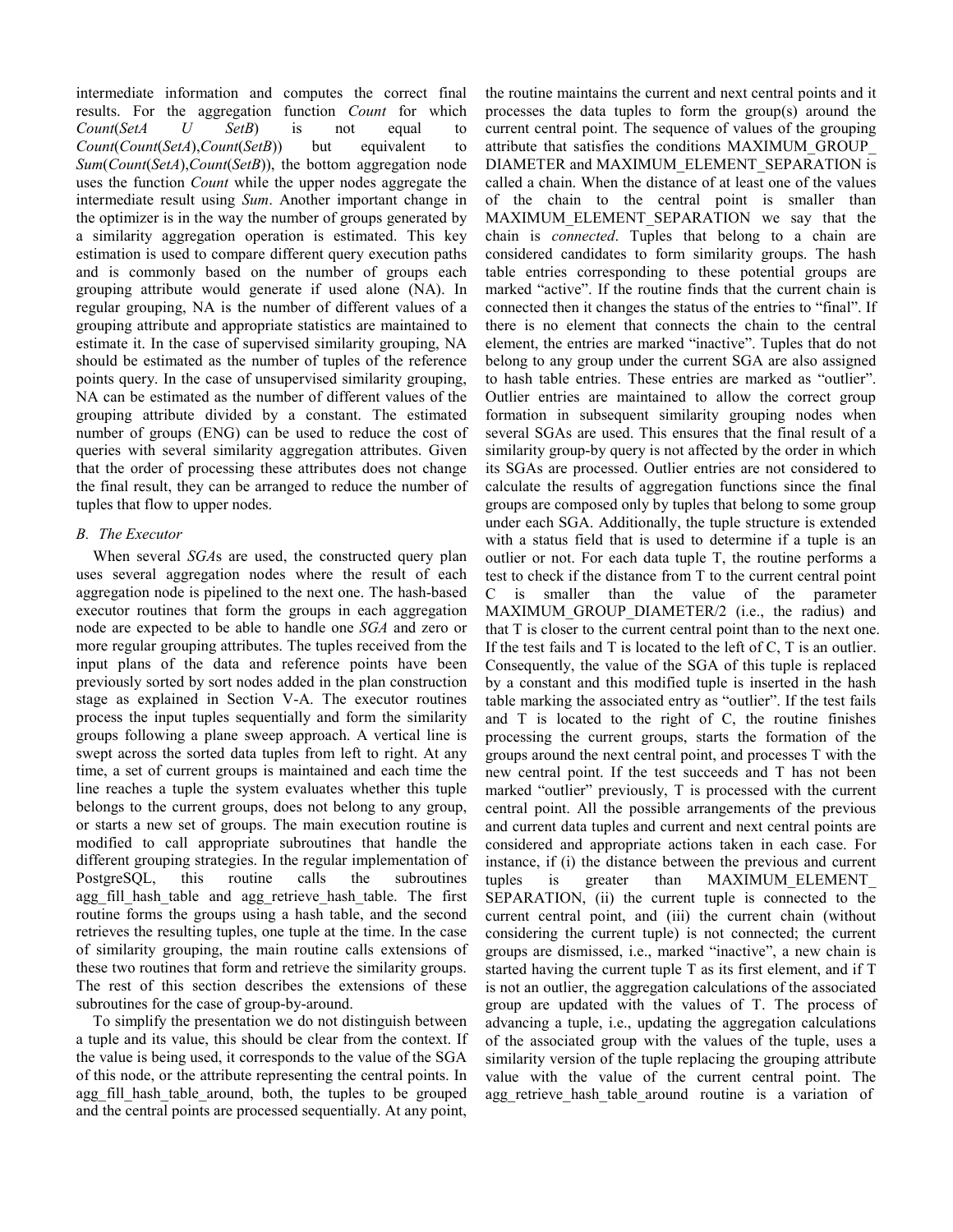|                                                                                     | <b>TPC-H Tables</b>                                                           |  |  |
|-------------------------------------------------------------------------------------|-------------------------------------------------------------------------------|--|--|
| Part(P), Supplier(S), PartSupp(PS), Customer(C), Orders(O), LineItem(L), Nation(N)  |                                                                               |  |  |
| C.c acctbal xb: Similar to C acctbal but without values in SF*50 segments of length |                                                                               |  |  |
|                                                                                     | 1.1 around the points of RefPoints 1b                                         |  |  |
|                                                                                     | <b>C.c acctbal x:</b> Similar to C acctbal                                    |  |  |
|                                                                                     | C.c segment x: Integer. Random [0,19]. Represents ways to segment clients     |  |  |
|                                                                                     | O.o_clerkType: Integer. Random [1,50]. Represents a way to segment clerks     |  |  |
| <b>Reference Points Tables</b>                                                      |                                                                               |  |  |
| RefPoints all:                                                                      | All values used by C acctbal                                                  |  |  |
| RefPoints 1b:                                                                       | 50*SF-1 points that partition C acctbal's domain in 50*SF                     |  |  |
|                                                                                     | segments of equal length. For SF=1: {-780,560,,9780}                          |  |  |
| RefPoints x:                                                                        | 50*SF points that correspond to the center of the segments of                 |  |  |
|                                                                                     | RefPoints 1b. For SF=1: {-890,-670, , 9890}                                   |  |  |
| RefRevLevels:                                                                       | 10 order revenue levels. {20000,60000,,380000}                                |  |  |
|                                                                                     | MktCmpRefDates: Marketing campaign dates. Random in the range of O orderdate. |  |  |
| <b>RefDiscLevel:</b>                                                                | 5 discount levels. {0.010, 0.030, , 0.090}                                    |  |  |

Fig. 10 Performance evaluation dataset

agg\_retrieve\_hash\_table. It returns the entries marked "final" when called from the last SGA of a SGB query. Otherwise, it returns the entries marked "final" or "outlier".

The changes in the executor required to support the other similarity grouping strategies can be implemented using similar guidelines. The cost of group formation in SGB nodes is very close to the one of the regular group-by since each tuple is processed once and in almost constant time. The additional cost of the SGB operators is due to the additional comparison operations and hash table status maintenance. Although we focus on the hash-based approach, some of the basic mechanisms employed by this approach to control the extent of the groups can be used by a simpler sort-based approach to answer single-GA similarity aggregation queries.

## VI.PERFORMANCE EVALUATION

We implemented the similarity grouping operators presented in Section III inside the PostgreSQL 8.2.4 query engine. This section presents the results of the performance study of these operators. The main cost considered is the query execution time.

# *A. Test Configuration*

The dataset used in the performance evaluation is based on the one specified by the TPC-H benchmark [29]. The tables, additional attributes, and queries used in the tests are presented in Figures 10 and 11. The default dataset scale factor (SF) is 1, i.e., the dataset size is about 1GB. All the experiments are performed on an Intel Dual Core 1.83GHz machine with 2GB RAM running Linux as operating system. We use the default values for all PostgreSQL configuration parameters. The results presented in this section consider the average of the warm performance numbers having 95% confidence and an error margin less than ±5%.

#### *B. Performance Evaluation*

The focus of the performance evaluation is to study the scalability and overhead of the similarity group-by operators and compare them with the ones of the regular group-by.

*1) Increasing Dataset Size:* Figure 12 gives the execution time of several aggregation queries for different dataset sizes. The number of tuples in table Customer is 15,000\*SF while the number of tuples in the reference points tables is 50\*SF. The key result of this experiment is that the execution times of all the queries that use similarity group-by, i.e., SGB-X, are very

|                   | Queries used in Section 7.2.1                                                                                                      |
|-------------------|------------------------------------------------------------------------------------------------------------------------------------|
| GB                | SELECT c_acctbal count(c_acctbal), min(c_acctbal), max(c_acctbal),                                                                 |
|                   | sum(c_acctbal), avg(c_acctbal) FROM C GROUP BY c_acctbal                                                                           |
| GB(SGB)           | <gb> AROUND <refpoints all=""></refpoints></gb>                                                                                    |
| SGB-A             | <gb> AROUND <refpoints 1=""></refpoints></gb>                                                                                      |
|                   | SELECT count(R2.A), min(R2.A), max(R2.A), sum(R2.A), avg(R2.A)                                                                     |
|                   | FROM (SELECT c acctbal as A, min(abs(c acctbal - refpoint)) as B                                                                   |
| SGB(GB)           | FROM C, RefPoints_1 GROUP BY C.c_acctbal) as R1,                                                                                   |
|                   | (SELECT c_acctbal as A, refpoint as C, abs(c_acctbal - refpoint) as B                                                              |
|                   | FROM C, RefPoints_1) as R2                                                                                                         |
|                   | WHERE R1.A=R2.A and R1.B=R2.B GROUP BY R2.C                                                                                        |
| SGB-A_MR          | SGB-A + 'MAXIMUM GROUP DIAMETER 2r'. r =11000/(100*SF)                                                                             |
| SGB-A_MS          | SGB-A + MAXIMUM ELEMENT SEPARATION 1                                                                                               |
| SGB-D             | <gb> DELIMITED BY <refpoints 1b=""></refpoints></gb>                                                                               |
| SGB-U_MR          | <gb> MAXIMUM GROUP DIAMETER d. d =11000/(50*SF)</gb>                                                                               |
|                   | SGB-U MR using 'MAXIMUM ELEMENT SEPARATION 1' instead of                                                                           |
| SGB-U MS          | 'MAXIMUM GROUP DIAMETER d'                                                                                                         |
|                   | Queries used in Section 7.2.2. n=number of similarity grouping attributes (SGAs)                                                   |
|                   | SELECT sum(c acctbal 1), , sum(c acctbal n), c acctbal 1, ,                                                                        |
| GB                | c acctbal n FROM C GROUP BY c_acctbal_1,, c_acctbal_n                                                                              |
|                   |                                                                                                                                    |
|                   | SELECT sum(c_acctbal_1), , sum(c_acctbal_n), c_acctbal_1, ,                                                                        |
| SGB               | c acctbal n FROM C GROUP BY c acctbal 1 AROUND <refpoints 1=""></refpoints>                                                        |
|                   | c acctbal n AROUND <refpoints n=""></refpoints>                                                                                    |
| SGB_MR            | SGB +'MAXIMUM GROUP DIAMETER 220' in each SGA                                                                                      |
| SGB_MS            | SGB +'MAXIMUM ELEMENT SEPARATION 1' in each SGA                                                                                    |
|                   |                                                                                                                                    |
| <query>+5</query> | <query> + 'c acctbal 1b, , c segment 5' in the GROUP BY clause</query>                                                             |
|                   | Queries used in Section 7.2.3                                                                                                      |
|                   | Business question: Study the discount level (DL) given by each type of clerk                                                       |
|                   | SELECT L.I discount as DcntLevel, O.o clerkType, sum(L.I discount)                                                                 |
| Lazy1             | FROM L, O WHERE L.I_orderkey=O.o_orderkey                                                                                          |
|                   | GROUP BY O.o clerkType, L.I discount AROUND <refdisclevel></refdisclevel>                                                          |
|                   | SELECT R1.I discount as DcntLevel, O.o clerkType, sum(R1.CNT)                                                                      |
|                   | FROM O, (SELECT L.I discount, L.I orderkey, count(L.I discount) as                                                                 |
|                   | CNT FROM L GROUP BY L.I_orderkey, L.I_discount AROUND                                                                              |
| Eager1            | <refdisclevel>) AS R1</refdisclevel>                                                                                               |
|                   | WHERE R1.I_orderkey=O.o_orderkey                                                                                                   |
|                   | GROUP BY R1.I discount, O.o clerkType                                                                                              |
|                   | Business question: Study the DL given by each type of clerk in the past six months                                                 |
| Lazv2             | Lazy1 (Eager1) + 'AND O.o orderdate between '1994-06-17' and                                                                       |
| (Eager2)          | '1995-06-17' ' in the WHERE clause                                                                                                 |
|                   |                                                                                                                                    |
|                   | Business question: Retrieve the unshipped orders with the highest value                                                            |
|                   |                                                                                                                                    |
| GB1               | Same as TPC-H Q3                                                                                                                   |
|                   | Business question: Clusters the unshipped orders around revenue levels of interest                                                 |
|                   | SELECT revenue as RevLevel, count(revenue), min(revenue),                                                                          |
|                   | max(revenue), avg (revenue)                                                                                                        |
|                   | FROM (SELECT I orderkey, sum(I extendedprice*(1-I discount)) as                                                                    |
|                   | revenue FROM C, O, L WHERE c_mktsegment = 'BUILDING'                                                                               |
| SGB1              | and c custkey = $o$ custkey and $l$ orderkey = $o$ orderkey and                                                                    |
|                   | o_orderdate < date '1995-03-15' and                                                                                                |
|                   | I shipdate > date '1995-03-15'                                                                                                     |
|                   | GROUP BY I orderkey) as R1                                                                                                         |
|                   | GROUP BY revenue AROUND <refrevlevels></refrevlevels>                                                                              |
|                   | Business question: Report profit on a given line of parts (by supplier nation and year)                                            |
| GB <sub>2</sub>   | Same as TPC-H Q9                                                                                                                   |
|                   | Business question: Report profit of a line of parts during marketing campaigns                                                     |
|                   |                                                                                                                                    |
|                   | SELECT nation, o orderdate as MktCmpRefDate, sum(amount) as<br>sum profit                                                          |
|                   | FROM (SELECT n name as nation, o orderdate, I extendedprice *                                                                      |
|                   |                                                                                                                                    |
|                   | (1 - I discount) - ps supplycost * I quantity as amount                                                                            |
| SGB <sub>2</sub>  | FROM P, S, L, PS, O, N WHERE s suppkey = I suppkey and                                                                             |
|                   | ps_suppkey = I_suppkey and ps_partkey = I_partkey and                                                                              |
|                   | p_partkey = I_partkey and o_orderkey = I_orderkey and<br>s nationkey = n nationkey and p name like '%green%') as profit            |
|                   |                                                                                                                                    |
|                   | GROUP BY nation, o_orderdate AROUND <mktcmprefdates><br/>MAXIMUM GROUP DIAMETER interval '14 day' ORDER BY nation</mktcmprefdates> |
|                   |                                                                                                                                    |
|                   | Business question: Retrieve large volume customers                                                                                 |
| GB <sub>3</sub>   | Same as TPC-H Q18                                                                                                                  |
|                   | Business question: Retrieve clusters of customers with similar buying power                                                        |
|                   | SELECT TotalBuy as TotalBuyLevelRef, min(TotalBuy), max(TotalBuy),                                                                 |
|                   | count(TotalBuy), avg(TotalBuy)                                                                                                     |
|                   | FROM (SELECT c name, c custkey, sum (I extended price) as TotalBuy                                                                 |
|                   |                                                                                                                                    |
| SGB <sub>3</sub>  | FROM C, O, L WHERE c_custkey = o_custkey and o_orderkey =<br>I_orderkey and o_orderkey IN (SELECT I_orderkey FROM L                |
|                   | GROUP BY I orderkey                                                                                                                |
|                   | HAVING sum(I quantity) $>$ 300)                                                                                                    |
|                   | GROUP BY c name, c custkey)                                                                                                        |
|                   | GROUP BY TotalBuy MAXIMUM GROUP DIAMETER 200000                                                                                    |
|                   | MAXIMUM_ELEMENT_SEPARATION 20000                                                                                                   |

Fig. 11 Performance evaluation queries

close to the execution time of the regular aggregation query GB for all the dataset sizes. Even in the worst case scenario represented by GB(SGB)\_X, i.e., SGB query produces the same result as GB, the execution time of GB(SGB) is at most only 25% bigger than the one of GB. The optimizer selected the sort-based approach to execute GB. GB(SGB)\_H and GB(SGB) S use the hash-based and sort-based similarity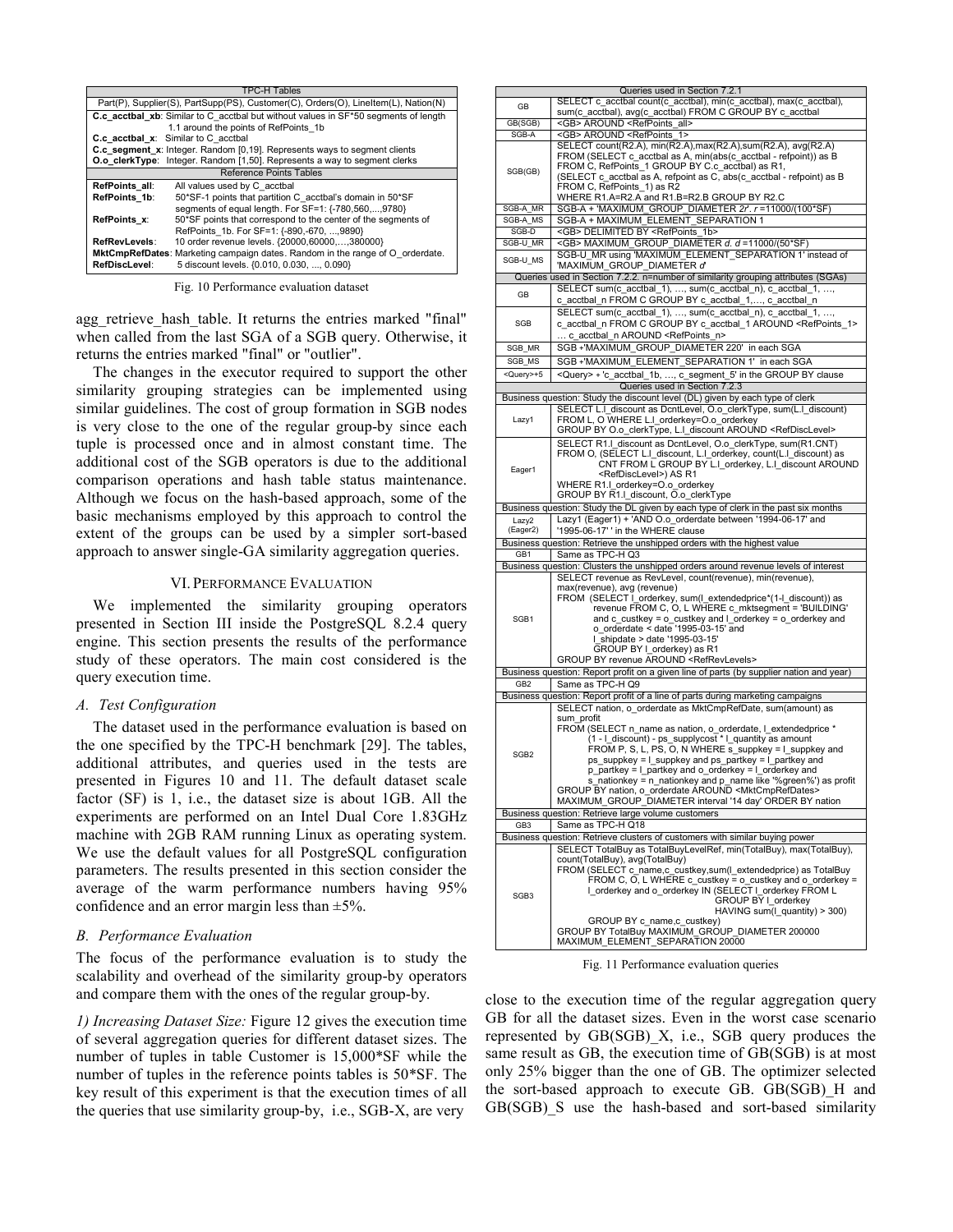grouping approaches respectively. The SGB parameters and the data used in this test have been selected such that all the SGB queries generate approximately the same result. SGB-A\_H and SGB-A\_S are queries that use group-by-around without additional clauses. They are executed using the hashbased and sort-based approaches respectively. The execution time of SGB-A H is about 12% bigger than that of GB while the execution time of SGB-A\_S is about 2% bigger than that of GB. The execution time of SGB-A\_S is about 9% smaller than the one of SGB-A\_H because the hash-based approach makes use of an additional sort node. Given that the hashbased approach supports queries with multiple similarity grouping attributes (*SGA*s), the execution time of the other SGB queries consider this approach. The execution time of SGB-A\_MD and SGB-A\_MS, variants of SGB-A that use parameters MAXIMUM GROUP DIAMETER and MAXIMUM ELEMENT SEPARATION respectively, are around 2% and 6% bigger than the one of the simple SGB-A query. This is due to the extra calculations that need to be performed to ensure that the produced groups comply with the specified parameters, and the overhead of keeping track of the status of hash table entries. As expected, the group-bydelimited-by query SGB-D performs almost exactly as SGB-A, and the queries with unsupervised similarity grouping, i.e., SGB-U\_MD and SGB-U\_MS, perform similarly to SGB-A\_MD and SGB-A\_MS respectively. In all the cases the difference is less than 2%. In the following experiments we use group-by-around as a representative of the SGB queries.

Although in general it is not possible to produce the output of SGB queries using only regular SQL operations, this is feasible in the following special cases: (i) SGB-A without conditions (assuming there are no points whose distance to the closest two central points are the same) can be obtained using a complex mix of aggregations and joins as presented in query SGB(GB) of Figure 11; SGB-A with MAXIMUM GROUP DIAMETER can be implemented using further selection predicates; and (ii) SGB-D can be obtained using a complex query similar to SGB(GB). Figure 13 compares the execution time of SGB(GB) with that of SGB-A. The presented results show that the execution time and scalability properties of the SGB query is much better than those of the query that uses only regular SQL operations. The execution time of SGB(GB) grows from being 500% bigger than that of SGB-A for SF=1 to being 1300% bigger for SF=14.

*2) Increasing the Number of SGAs:* Figure 14 gives the execution time of SGB queries when the number of *SGA*s increases. As in the previous test, all the SGB queries generate similar results. The query GB is included as a reference. The optimizer selected sort-based grouping to execute this query. Even though the implementation to support multiple *SGA*s makes use of one aggregation node per similarity grouping attribute, the execution times of all the SGB queries, i.e., SGB, SGB MD, and SGB MS, scale well when the number of *SGA*s increases. Furthermore, the way they scale is similar to the one the regular aggregation query GB scales. Each query QRY+5 represents the query QRY with five additional regular grouping attributes. In all the cases, these extra attributes have



Fig. 13 Performance of generating similarity groups with group-by vs. similarity group-by



Fig. 15 Performance of complex queries

a very small effect (1% to 5% of additional cost) on the execution time of similarity aggregation queries because they are handled using the same hash tables used in the similaritybased aggregation nodes.

*3) Complex Queries:* Figure 15 gives the execution time of several real world similarity aggregation queries and presents scenarios in which the Eager and Lazy query transformation techniques presented in Section IV are used. Figure 11 gives the details of the queries used in this section and the business question they help to answer. The similarity-based queries used in this experiment are a small representative set of the